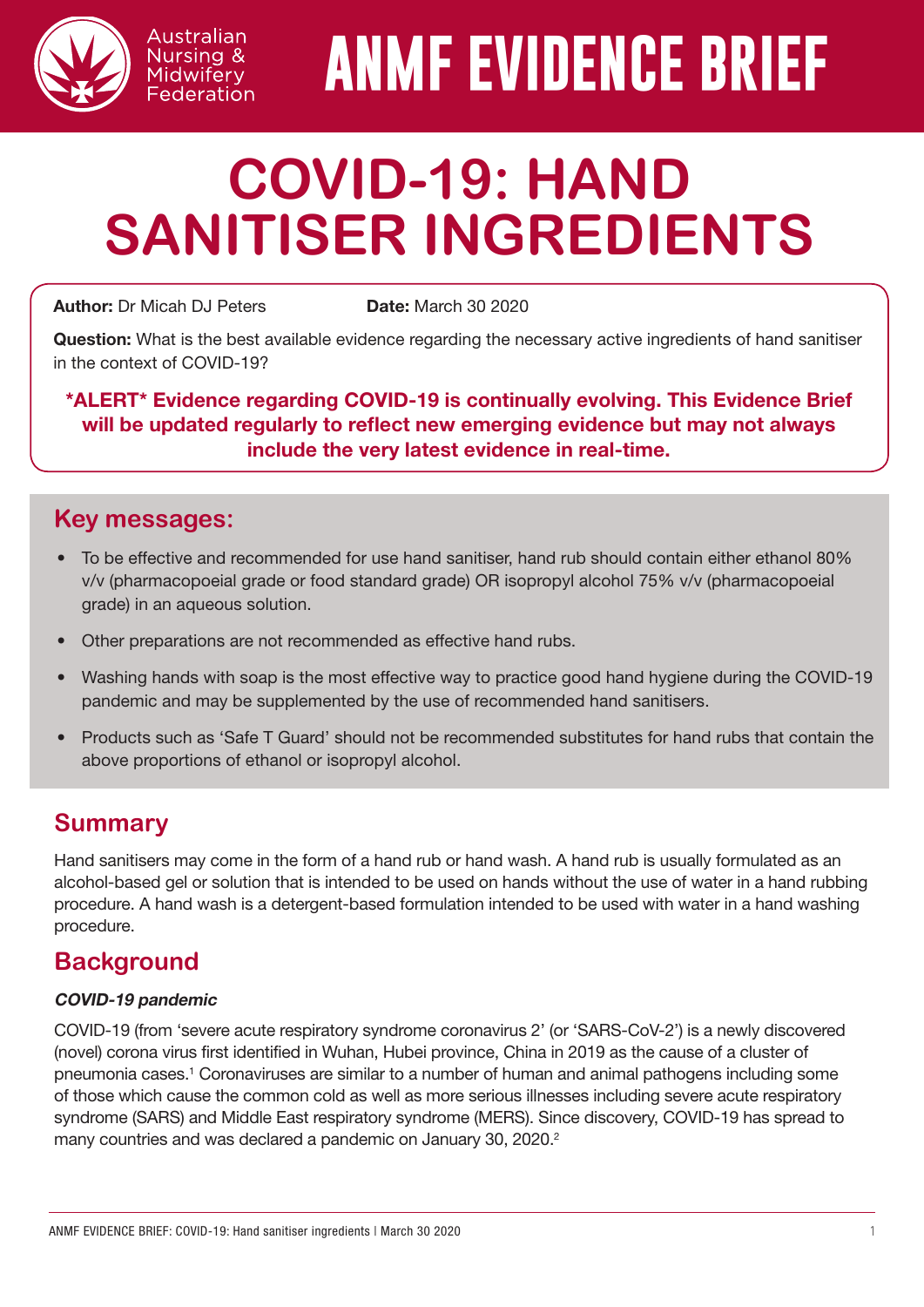# **Summary of Evidence**

#### Recommended hand sanitiser preparations

The World Health Organization (WHO) has identified formulations for the local preparation of alcoholbased hand rub formulations and notes that at present, alcohol-based hand rubs are the only known means for rapidly and effectively inactivating a wide array of potentially harmful microorganisms on hands.3 The following two formulations are recommended by the WHO for local production with a maximum of 50 litres per lot to ensure safety in production and storage:

- **1. Formulation 1:** To produce final concentrations of ethanol 80%  $v/v$ , glycerol 1.45%  $v/v$ , hydrogen peroxide (H2O2) 0.125% v/v.
- 2. Formulation 2: To produce final concentrations of isopropyl alcohol 75%  $v/v$ , glycerol 1.45%  $v/v$ , hydrogen peroxide 0.125% v/v.

The Australian Government Department of Health's Therapeutic Goods Administration (TGA) outlines the requirements for Australian market authorisation of hand sanitisers (hand rubs or hand washes) when applied for as an over-the-counter (OTC) New Medicine N2 application.<sup>4</sup> Proposed medicines must comply with all aspects of the TGA's monograph relevant to their strength and dosage form to qualify for evaluation as an N2 application. The TGA's monograph also only applies to medicines containing ethanol, isopropyl alcohol, chlorhexidine gluconate, and triclosan either alone or in combination with one another as active ingredients. The TGA accepts the following dosage forms and strengths for hand rub and wash:4

| <b>Active substance</b>                                         | Dosage forms                                        | Dosage strengths                                                        |
|-----------------------------------------------------------------|-----------------------------------------------------|-------------------------------------------------------------------------|
| Ethanol                                                         | Lotion, gel or solution formulated as<br>a hand rub | 60-95% v/v absolute ethanol                                             |
| Isopropyl alcohol                                               | Lotion, gel or solution formulated as<br>a hand rub | 60-95% $v/v$                                                            |
| A combination of ethanol and iso-<br>propyl alcohol             | Lotion, gel or solution formulated as<br>a hand rub | Total alcohol content of 60-95% v/v                                     |
| Chlorhexidine gluconate                                         | Solution when formulated as a hand<br>wash          | $1-2\%$ w/v                                                             |
| Combination of ethanol and chlor-<br>hexidine gluconate         | Lotion, gel or solution formulated as<br>a hand rub | 60-95% v/v absolute ethanol with<br>0.5-2% w/v chlorhexidine gluconate  |
| Combination of isopropyl alcohol<br>and chlorhexidine gluconate | Lotion, gel or solution formulated as<br>a hand rub | 60-95% v/v isopropyl alcohol with<br>0.5-2% w/v chlorhexidine gluconate |
| Triclosan                                                       | Solution when formulated as a hand<br>wash          | $1\%$ w/v                                                               |

Based on laboratory evidence, the United States Centers for Disease Control and Prevention (CDC) recommended that 60% ethanol and 70% isopropanol, the active ingredients in CDC-recommended alcohol-based hand sanitisers, inactivates viruses that are genetically related to, and with similar physical properties as, the 2019-nCoV.5

In Australia on 28 March 2020, specified hand sanitiser formulations were excluded from TGA regulation as long as they only contain particular ingredients in particular quantities in the final formulation, and comply with certain manufacturing practices, and advertisement and labelling conditions.<sup>6</sup> Provided that the exact formulation and other requirements are followed, this formulation is permitted for use in both healthcare facilities and consumer use. The formulations are based on advice by the World Health Organization and similar decisions by the US Food and Drug Administration. The final formulation of the hand sanitiser must contain only the following ingredients: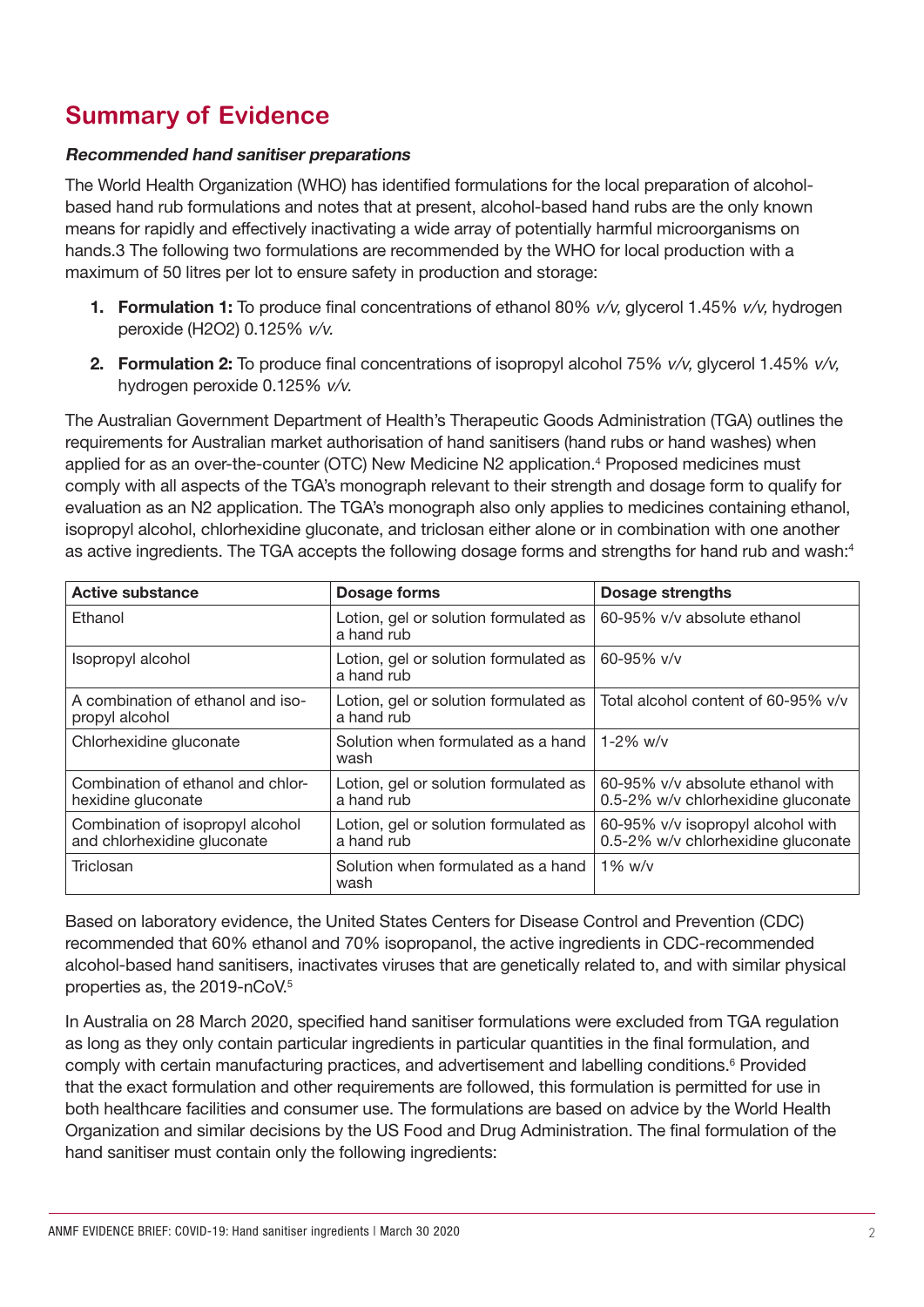- EITHER ethanol 80% v/v (pharmacopoeial grade or food standard grade) OR isopropyl alcohol 75% v/v (pharmacopoeial grade) in an aqueous solution;
- sterile distilled water or boiled cold water;
- glycerol 1.45% v/v (pharmacopoeial grade);
- hydrogen peroxide 0.125% v/v (pharmacopoeial grade); and
- does not contain any other active or inactive ingredients, including colours, fragrances or emollients.

#### Not recommended preparations

Other preparations exist that are marketed as 'hand sanitisers' that do not contain the above ingredients in the recommended proportions. Such products may be considered 'cosmetics'.<sup>6</sup> One such product produced by Jasol named 'Safe T Guard' contains the following ingredients and proportions:<sup>7</sup>

| <b>Name</b>                                              | <b>Proportion</b> |
|----------------------------------------------------------|-------------------|
| Aqua                                                     | 95-99 %           |
| COCAMIDOPROPYL PG- DIMONIUM CHLORIDE<br><b>PHOSPHATE</b> | $0.1 - 1\%$       |
| Benzalkonium chloride                                    | $0.1 - 1%$        |
| Chlorhexidine digluconate                                | $< 0.2 \%$        |
| Glycerin                                                 | $< 0.1 \%$        |
| Triethylene glycol                                       | $< 0.1 \%$        |

Safe T Guard is marketed for use as an alcohol free foaming hand sanitiser for use in food processing areas and healthcare and is designed to be used after washing hands to kill pathogenic and food spoilage bacteria and other organisms.<sup>8</sup> While Safe T Guard contains ingredients that have some antimicrobial properties, these are not in sufficient proportions to be effective as a virucidal or bactericidal preparation in the context of COVID-19.

Benzalkonium chloride is a biocidal agent that is used for surface disinfection. A recent study however stated that at concentrations between 0.05-0.2% benzalkonium chloride is unlikely to be effective. Data obtained with benzalkonium chloride at reasonable contact times have been conflicting. Within ten minutes, a concentration of 0.2% revealed no efficacy against coronaviruses whereas a concentration of 0.05% was quite effective.<sup>9</sup> This perspective is supported by the United States Centers of Disease Control (CDC) which does not have a recommended alternative to hand rub products with greater than 60% ethanol or 70% isopropanol as active ingredients. The CDC highlights that available evidence indicates benzalkonium chloride has less reliable activity against coronavirus than either of the alcohols.10

Safe T Guard contains chlorhexidine digluconate which is the salt form of chlorhexidine. This chemical is a bisbiguanide antiseptic and disinfectant, which is bactericidal or bacteriostatic against a wide range of gram negative and gram-positive vegetative bacteria, yeasts, dermatophyte fungi and lipophilic viruses. It is important to note that the proportion of chlorhexidine digluconate in Safe T Guard is considerably less than that which is recommended by the TGA and is therefore unlikely to provide adequate virucidal or bactericidal activity as a hand rub.

Triethylene glycol is another ingredient with antimicrobial properties that is used as bacteriostat (against odour-causing bacteria) for air sanitisation and deodorisation, disinfection of hard, non-porous surfaces in combination with other ingredients, and as an insecticide (against lice).<sup>11</sup> It is also used in cosmetic formulations, with a maximum concentration of use of 0.08% in skin-cleansing products.12 Early studies into triethylene glycol noted that bactericidal activity does not become apparent until concentrations of over 20% are reached.<sup>13</sup>